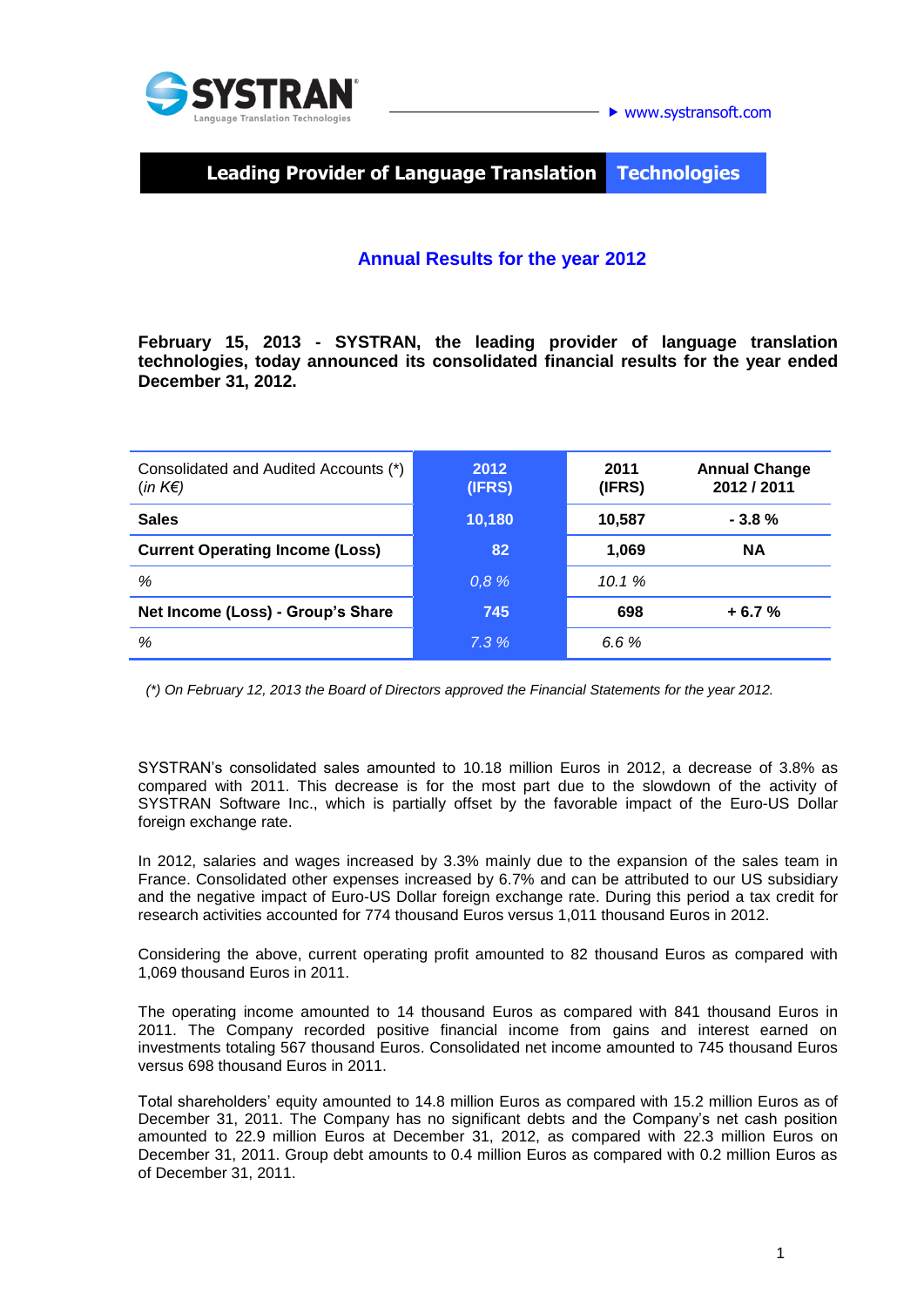# **Year 2012 Activities**

| <b>Consolidated Accounts</b><br>(in $K \in \mathcal{E}$ ) | 2012   | $\ln \%$<br>of total | 2011   | In $%$<br>of total | <b>Annual Change</b><br>2012/2011 |
|-----------------------------------------------------------|--------|----------------------|--------|--------------------|-----------------------------------|
| Software Publishing                                       | 5.051  | 49.6%                | 6,138  | 58.0%              | $-17.7\%$                         |
| <b>Professional Services</b>                              | 5,129  | 50.4%                | 4,449  | 42.0%              | $+15.3%$                          |
| <b>Consolidated Sales</b>                                 | 10,180 | 100.0%               | 10,587 | 100.0%             | $-3.8\%$                          |

SYSTRAN's consolidated sales amounted to 10.2 million Euros in 2012, a decrease of 3.8% as compared with 2011, divided between 5.1 million Euros for *Software Publishing* and 5.1 million Euros for *Professional Services*.

During the year, license sales totaled 5.1 million Euros and represent 50% of total sales. This is a decrease of 18% as compared with 2011, attributable to the decline in sales of *Desktop* and *Server Products* to corporate customers and the US Government.

*Professional Services* sales totaled 5.1 million Euros and represent 50% of total sales. This is an increase of 15.3% as compared with 2011, largely due to the increase of the co-funded research and development activity in France. *Professional Services* sales to corporate customers and the US Government are increasing despite the slowdown in the US.

More than half of all sales are generated in North America. Sales are distributed as follows:

| By geographical area of asset location<br>(in thousands of Euros) | <b>Year 2012</b> | <b>Year 2011</b> |
|-------------------------------------------------------------------|------------------|------------------|
| Europe                                                            | 4.474            | 4.103            |
| North America                                                     | 5.706            | 6.484            |
| <b>Total Sales</b>                                                | 10.180           | 10.587           |

# **Outlook**

In 2013 SYSTRAN plans to expand the sales team to develop revenue in all business segments. SYSTRAN will also launch new cloud services to complement its line of products and services for corporate customers.

As of December 31, 2012 unearned revenue from license sales amounted to 1.5 million Euros as compared with 0.9 million Euros at December 31, 2011.

As of December 31, 2012 total work orders for *Professional Services* amounted to 1.8 million Euros as compared with 2.0 million Euros at December 31, 2011. SYSTRAN also expects a decrease of *Professional Services* from the US Government and co-funded projects in France.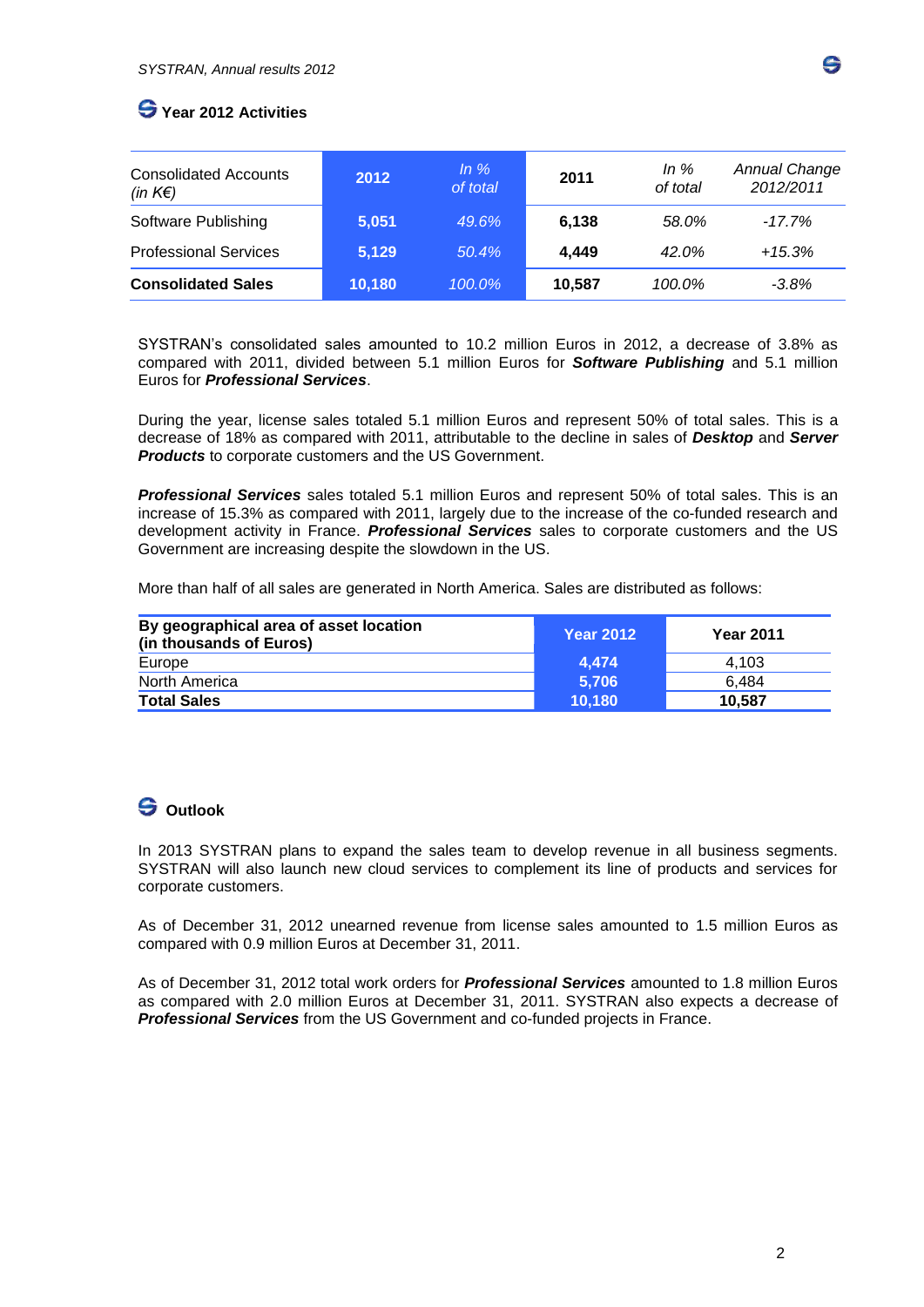

### **Dispute with the European Commission**

On March 4, 2011, the European Commission brought an appeal before the Court of Justice against the judgment of the General Court which was delivered on December 16, 2010 (case T-19/07). On November 8, 2011, the Court informed the parties that the written procedure was closed and a hearing took place on April 19, 2012.

On November 15, 2012, the Advocate General proposed that the Court of Justice should set aside the judgment of the General Court by which that court ordered the Commission to pay SYSTRAN a lumpsum amount of 12 million Euros as compensation for the material damage sustained by it. The Advocate General proposes that the Court of Justice should, primarily, set aside the judgment of the General Court and itself give judgment in the case, declaring that the action based on non-contractual liability brought by SYSTRAN and its subsidiary is inadmissible. In the alternative, he proposes that the Court of Justice should set aside the judgment of the General Court and refer the case back to it. As of today, the Court has not provided any further information on the judgment date.

## **About SYSTRAN**

SYSTRAN is the market leading provider of language translation software products and solutions for the desktop, enterprise and Internet.

Use of SYSTRAN products and solutions enhance multilingual communication and increase user productivity. SYSTRAN delivers real-time language solutions for search, content management, online customer support, intra or intercompany collaboration, and eCommerce.

With the ability to facilitate communication in 52+ language combinations and in 20 vertical domains, SYSTRAN's software is the choice of leading global corporations, portals and public agencies.

SYSTRAN has been pioneering advances in machine translation for over four decades. Its latest achievement, SYSTRAN Hybrid MT, combines the predictability and language consistency of rulebased machine translation with the fluency of statistical MT.

SYSTRAN is headquartered in Paris, France with a North American office located in San Diego, California, USA.

SYSTRAN (Code ISIN FR0004109197, Bloomberg: SYST NM, Reuters: SYTN.LN) is listed on EuroNext Paris, Compartiment C.

For more information, visit [www.systransoft.com](http://www.systransoft.com/)

#### *Contact*

Dimitris SABATAKAKIS, Chairman & CEO Telephone: +33 (0)1 44 82 49 00 Fax: +33 (0)1 44 82 49 01 Email: [sabatakakis@systran.fr](mailto:sabatakakis@systran.fr)

Revenue for the first quarter 2013 ending on March 31, 2013 will be announced on May 3, 2013.

This Press Release is available for download at: <http://www.systransoft.com/systran/investors/press-releases>